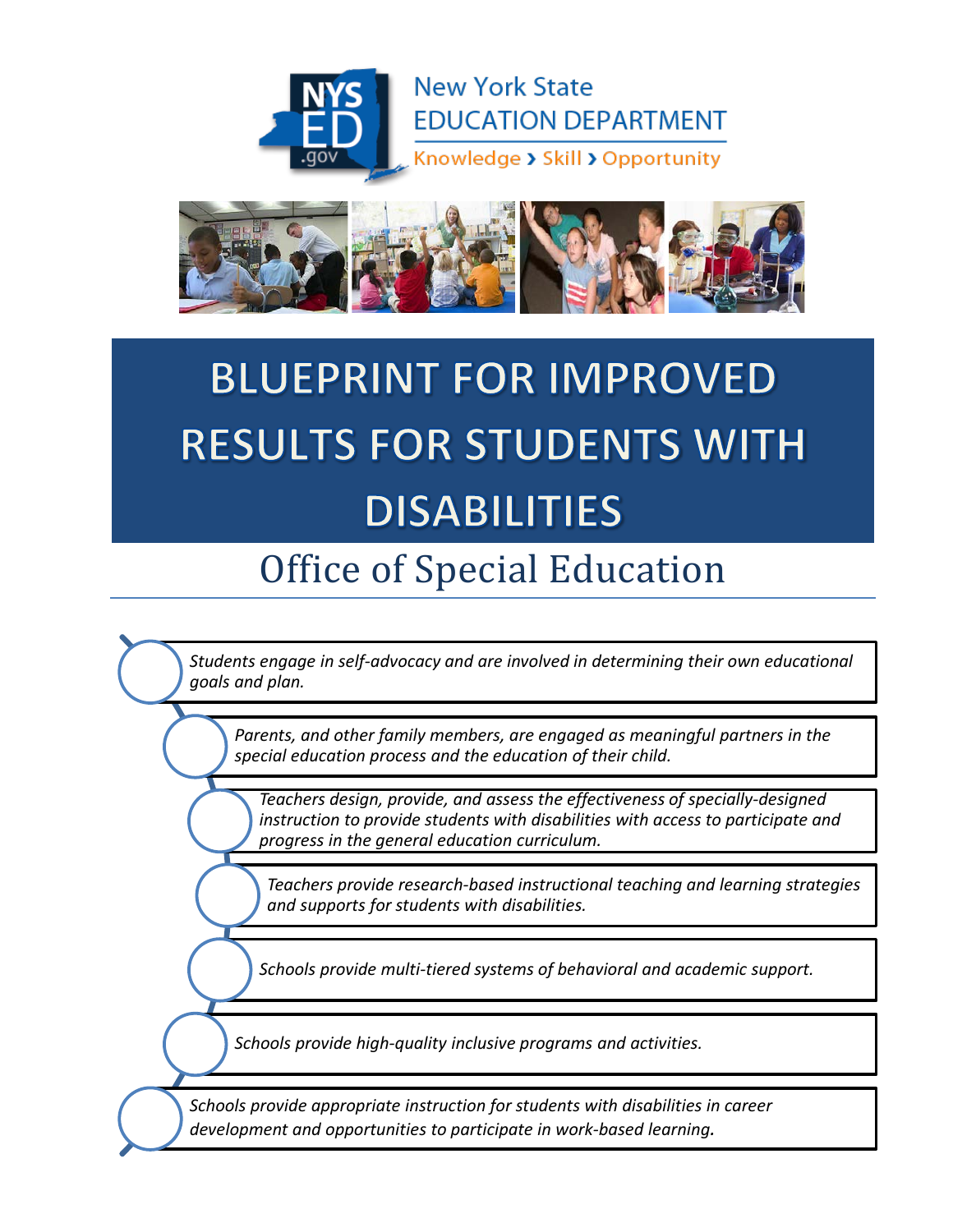#### THE UNIVERSITY OF THE STATE OF NEW YORK

#### **Regents of The University[1](#page-1-0)**

| BETTY A. ROSA, Chancellor, B.A., M.S. in Ed., M.S. in Ed., M.Ed., Ed.D. | <b>Bronx</b>      |
|-------------------------------------------------------------------------|-------------------|
|                                                                         | Rochester         |
|                                                                         | <b>Great Neck</b> |
|                                                                         | Member at Large   |
|                                                                         | Staten Island     |
|                                                                         | Member at Large   |
|                                                                         | Brooklyn          |
|                                                                         | Member at Large   |
|                                                                         | Monticello        |
|                                                                         | Little Neck       |
|                                                                         | Morristown        |
|                                                                         | Buffalo           |
|                                                                         | New Hempstead     |
|                                                                         | Manhattan         |
|                                                                         | Syracuse          |
|                                                                         | Member at Large   |
|                                                                         | Ithaca            |

**President of the University and Commissioner of Education** MARYELLEN ELIA

**Senior Deputy Commissioner, Office of Education Policy** VACANT

**Deputy Commissioner, Office of Instructional Services** DR. KIMBERLY YOUNG WILKINS

#### **Assistant Commissioner for Special Education**

CHRISTOPHER SURIANO

The State Education Department does not discriminate on the basis of age, color, religion, creed, disability, marital status, veteran status, national origin, race, gender, genetic predisposition or carrier status, or sexual orientation in its educational programs, services and activities. Portions of this publication can be made available in a variety of formats, including braille, large print or audio tape, upon request. Inquiries concerning this policy of nondiscrimination should be directed to the Department's Office for Diversity, Ethics, and Access, Room 530, Education Building, Albany, NY 12234.

<span id="page-1-0"></span><sup>&</sup>lt;sup>1</sup> Board of Regents members as of June 2019. For a list of current members, please see the Board of Regents' Current Members webpage (http://www.regents.nysed.gov/members).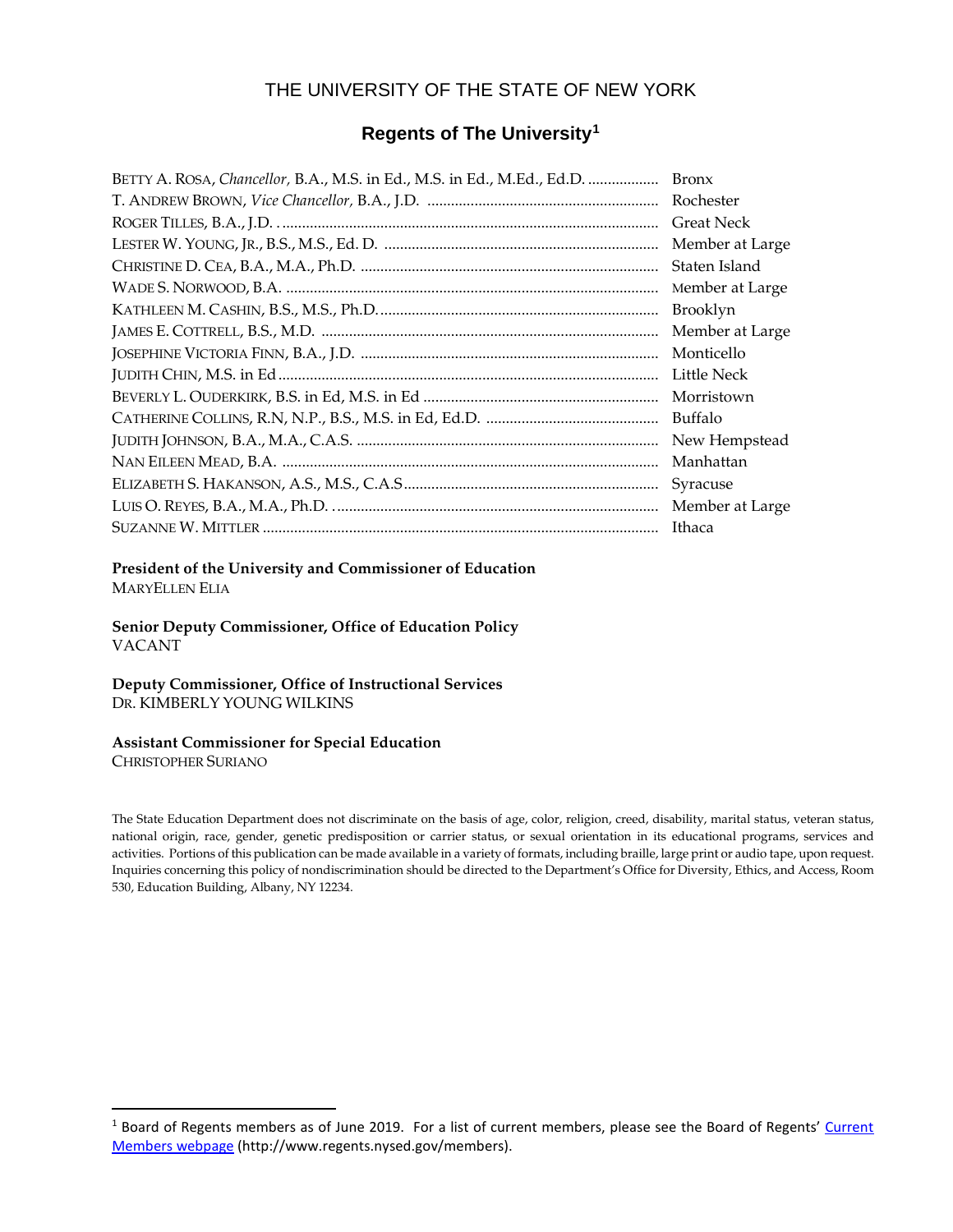

### **New York State EDUCATION DEPARTMENT**

Knowledge > Skill > Opportunity

#### **BLUEPRINT FOR IMPROVED RESULTS FOR STUDENTS WITH DISABILITIES**

The mission of the New York State Education Department (NYSED), Office of Special Education,  $-$  supported by all offices within NYSED  $-$  is to ensure that students with disabilities have opportunities to benefit from high-quality instruction, to reach the same standards as all students, and to leave school prepared to successfully transition to postschool learning, living and working. Through this process, there are essential and fundamental procedural rights and protections afforded by federal and State law both to parents and students with disabilities.

The following principles were selected, in consultation with stakeholders, as a statewide framework of expectations to lay the foundation for improved instruction and results for students with disabilities. References to students with disabilities within this document includes preschool students with disabilities and school-age students with any of the 13 disability categories of autism, deafness, deaf-blindness, emotional disabilities, hearing impairment, learning disability, intellectual disability, multiple disabilities, orthopedic impairment, other health-impairment, speech or language impairment, traumatic brain injury and visual impairment including blindness

While there are many other components or key principles that are important in the education of students with disabilities, this Blueprint focuses on seven research and evidence-based core principles and practices for all students with disabilities. Improving results for students with disabilities requires a renewed focus on these core principles. Underlying these principles are the following essential understandings.

- Communities, boards of education, district and school leaders must provide systemic supports and professional development for teachers to meet the needs of students with disabilities, including appropriate identification and ensuring classrooms have necessary supports, rigorous and relevant learning environments and classroom and school-wide approaches are created to maintain a positive climate.
- School principals and special education administrators are fundamental in their roles as instructional leaders for students with disabilities.
- All teachers are teachers of students with disabilities and every teacher needs to be skilled in how to support and provide differentiated and specially-designed instruction to students with disabilities.
- Students with disabilities must be held to high expectations and given the appropriate supports and services to meet those high expectations.
- Students and parents of students with disabilities need information and support to be meaningfully involved in the special education process.
- Students with disabilities should participate, to the maximum extent possible, in making recommendations for supports and services needed for their academic success and to meet their post-secondary transition goals.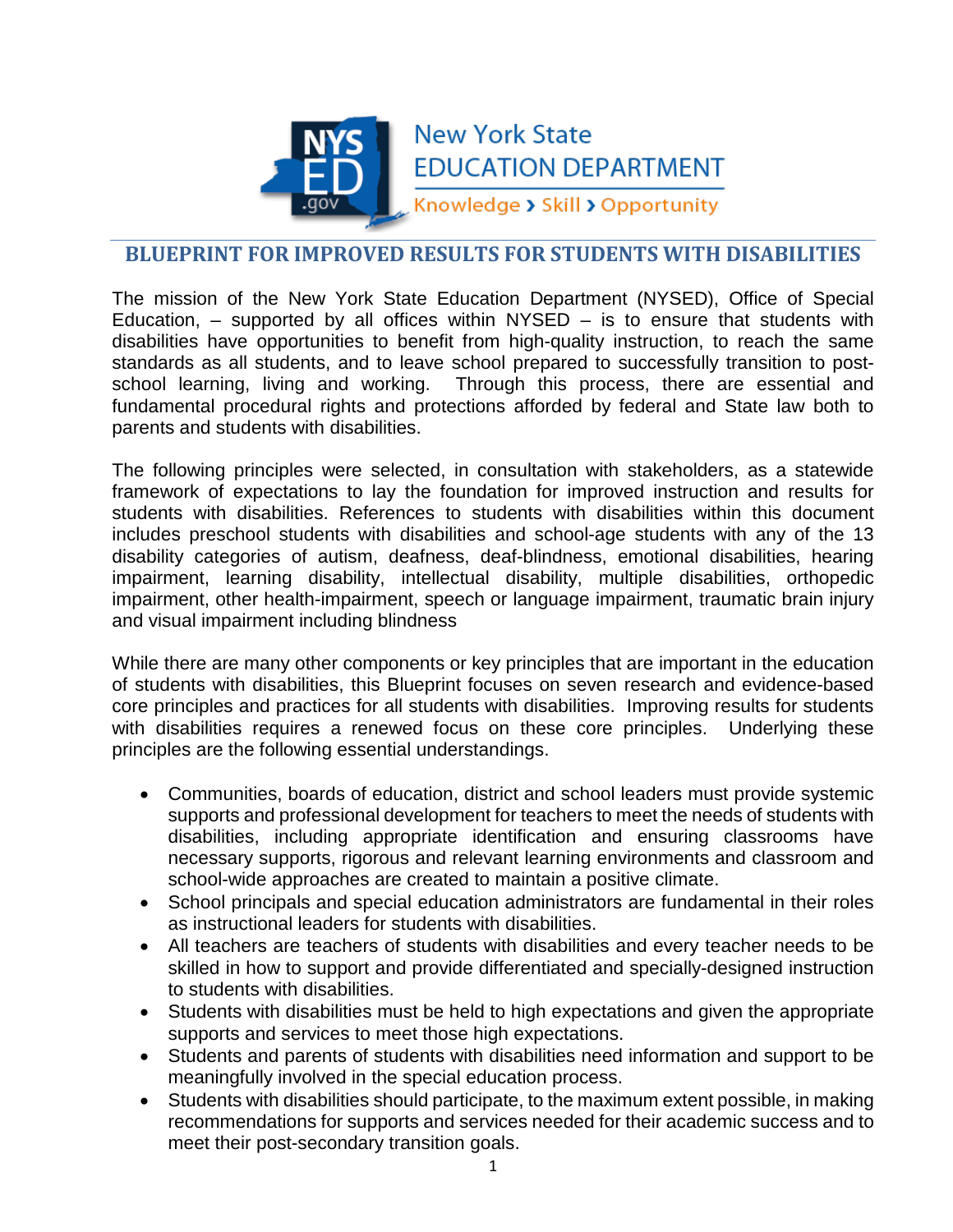#### *Blueprint for Improved Results for Students with Disabilities Guiding Principles*

**The following principles will be used by the State to review policy, technical assistance and other improvement activities. School districts and schools are encouraged to use these principles to review practice and to identify and act on areas where improvement is needed.** 

#### *STUDENTS ENGAGE IN SELF-ADVOCACY AND ARE INVOLVED IN DETERMINING THEIR OWN EDUCATIONAL GOALS AND PLANS.*

*This is evident when:*

- *Students participate in individualized education program (IEP) meetings.*
- *Students create and monitor their progress towards academic and social goals.*
- *Students engage in career planning and selection of courses of study to prepare them for post-secondary living, working and learning.*

#### *PARENTS, AND OTHER FAMILY MEMBERS, ARE ENGAGED AS MEANINGFUL PARTNERS IN THE SPECIAL EDUCATION PROCESS AND THE EDUCATION OF THEIR CHILD.*

*This is evident when:*

- *Parents report that they understand the special education process and their due process rights and actively participate in the development of their child's IEP.*
- *Parents understand what their child is expected to know and be able to do to progress toward the State learning standards.*
- *Parents and educators engage in frequent, respectful and open discussion of the educational needs of the student.*
- *Families are invited into and feel welcome in all school environments.*
- *Parents have the information they need about effective strategies to support their child's learning and support transition from school to post-school activities.*

#### **TEACHERS DESIGN, PROVIDE AND ASSESS THE EFFECTIVENESS OF SPECIALLY-DESIGNED INSTRUCTION TO PROVIDE ACCESS FOR STUDENTS WITH DISABILITIES TO PARTICIPATE AND PROGRESS IN THE GENERAL EDUCATION CURRICULUM.**

*This is evident when:*

- *All teachers are responsive to the pedagogical needs of students with disabilities*.
- *All students receive instruction in curriculum aligned with the State's Learning Standards.*
- *IEPs are developed in consideration of grade level standards.*
- *IEPs are implemented and reviewed by educators, families and students to ensure that students are meeting their annual goals.*
- *Special and general education teachers of students with disabilities engage in intentional collaborative lesson planning to meet the needs of each individual student with a disability.*
- *Individual student data are used to inform and design instruction for students with disabilities to progress toward grade level standards.*
- *Students with disabilities receive instructional materials in alternative formats at the same time as other students in the class receive their instructional materials.*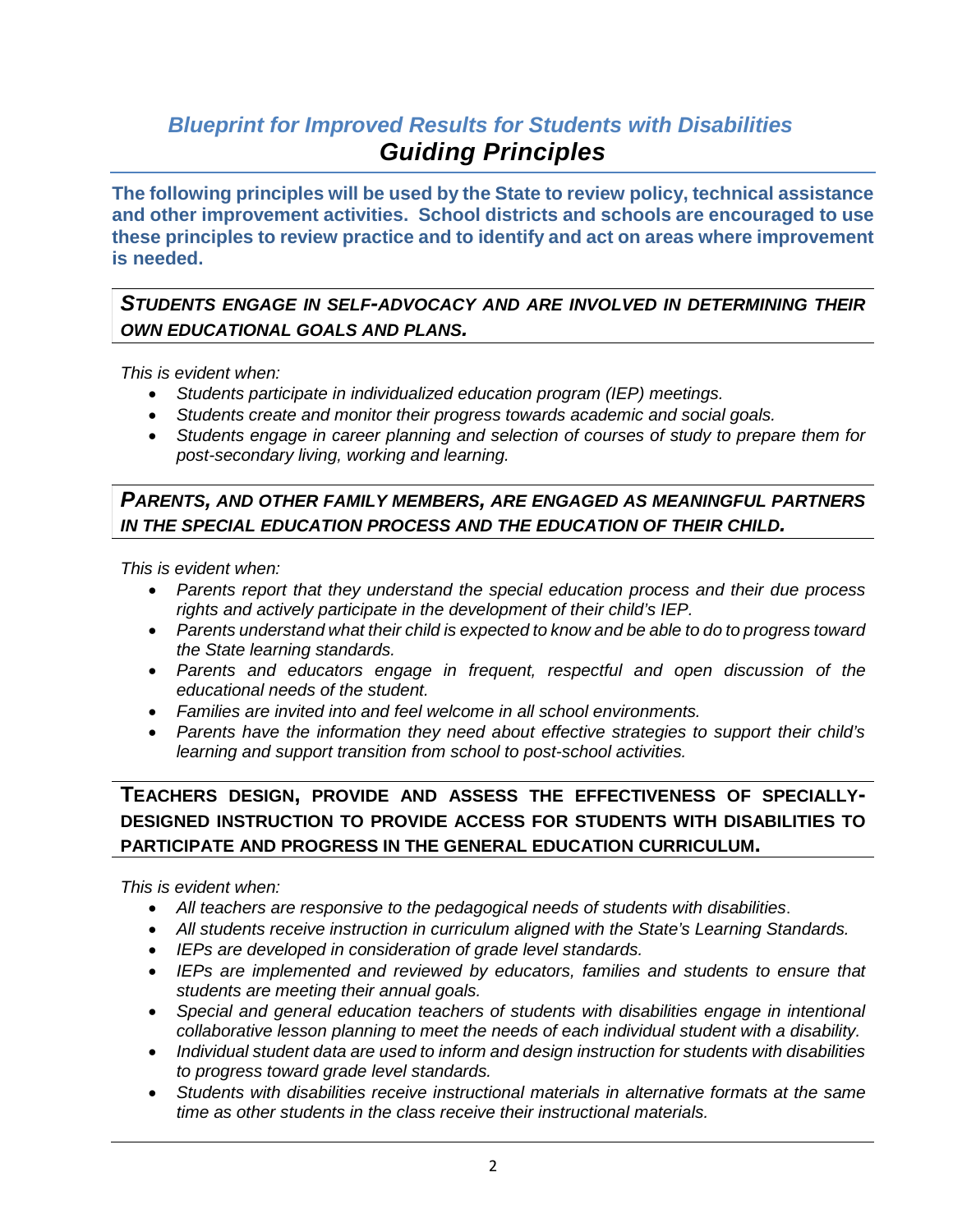#### **TEACHERS PROVIDE RESEARCH-BASED INSTRUCTIONAL TEACHING AND LEARNING STRATEGIES AND SUPPORTS FOR STUDENTS WITH DISABILITIES.**

*This is evident when:*

- *All teachers develop lessons that allow multiple entry points and multiple modes of engagement for students with diverse needs.*
- *All teachers are knowledgeable and skilled in providing explicit instruction in academics and social-emotional learning.*
- *Students with disabilities are taught strategies for self-regulated learning across the content areas.*
- *All teachers continually assess students' understanding of lessons to improve and target instruction to student needs.*
- *Students' individualized needs for assistive technology devices and services are considered and accommodated.*

#### **SCHOOLS PROVIDE MULTI-TIERED SYSTEMS OF BEHAVIORAL AND ACADEMIC SUPPORT.**

*This is evident when:*

- *Educators collect and analyze student outcome data to plan, organize, deliver and evaluate the effectiveness of school-wide programs and instruction for all students.*
- *Educators disaggregate and analyze outcomes for students with disabilities to improve school-wide programs and interventions.*
- *Educators collect and analyze data to identify individual students in need of additional support.*
- *Evidence-based interventions are provided in a timely manner to students needing more support.*
- *Progress monitoring data are collected and inform decisions about the effectiveness and/or need for modification to those interventions.*

#### **SCHOOLS PROVIDE HIGH-QUALITY INCLUSIVE PROGRAMS AND ACTIVITIES.**

*This is evident when:*

- *Educators use the full continuum of services to ensure that students with disabilities are educated in the least restrictive environment.*
- *The needs of the students are the primary consideration in the configuration of special education programs and services to be provided to students with disabilities.*
- • *District/school leaders allocate human and financial resources to support scheduling and planning time to ensure all students receive rigorous and appropriate instruction throughout the continuum of special education programs and services.*
- *Students with disabilities in inclusive settings are provided the accommodations and explicit and specially-designed instruction needed to progress in the curriculum.*